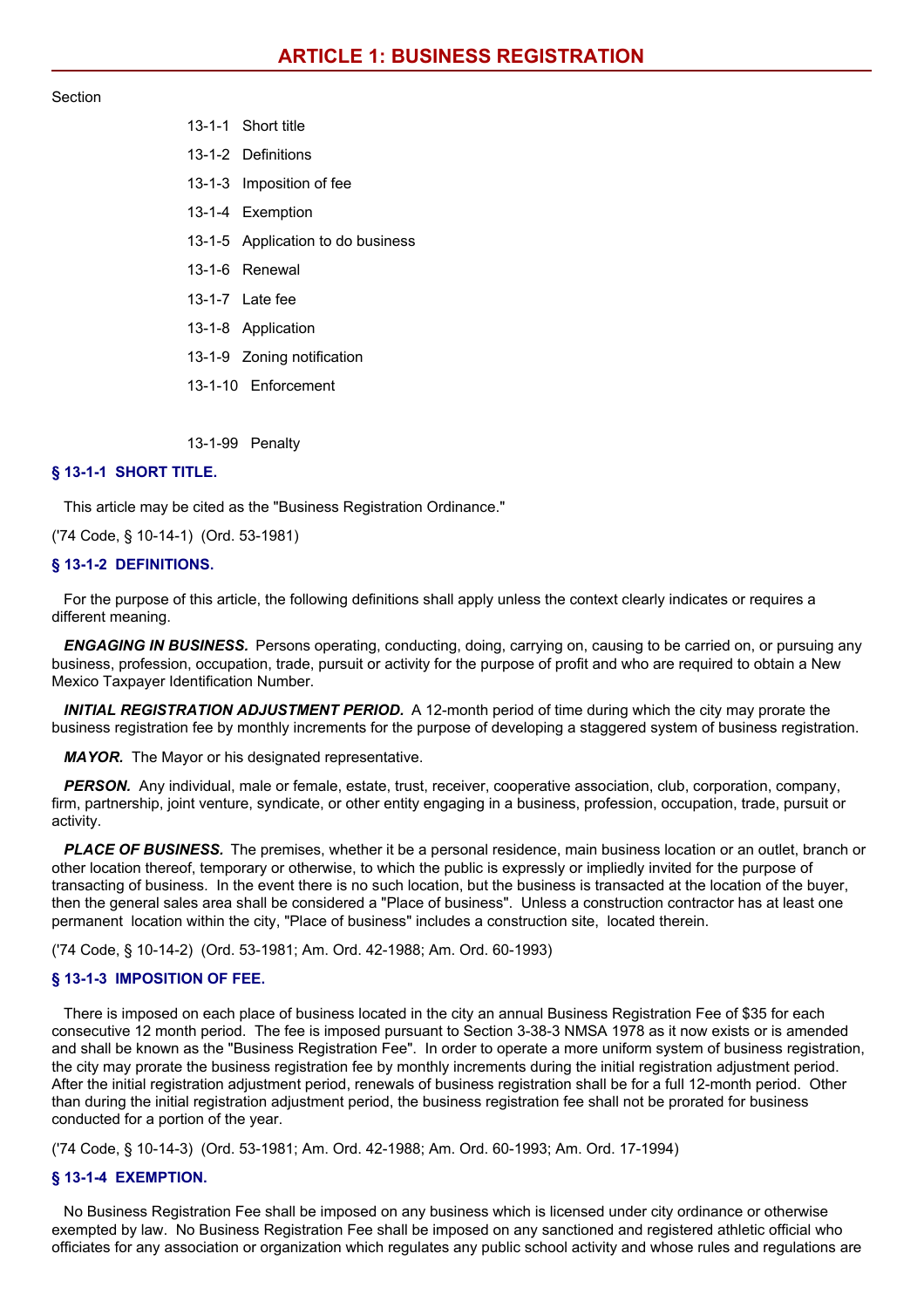approved by the State Board of Education.

('74 Code, § 10-14-4) (Ord. 53-1981; Am. Ord. 42-1988)

# **§ 13-1-5 APPLICATION TO DO BUSINESS.**

All persons proposing to engage in business within the municipal limits of the city shall apply for and pay a Business Registration Fee for each outlet, branch, location, or Place of Business within the municipal limits of the city prior to engaging in business.

('74 Code, § 10-14-5) (Ord. 53-1981; Am. Ord. 42-1988)

### **§ 13-1-6 RENEWAL.**

Prior to the expiration of the business registration, any person with a place of business in the city and subject to this article shall apply to renew the business registration and shall pay an annual fee of \$35 for each place of business to the City Treasurer's Office.

('74 Code, § 10-14-6) (Ord. 53-1981; Am. Ord. 60-1993; Am. Ord.17-1994)

### **§ 13-1-7 LATE FEE.**

There shall be imposed upon each delinquent registration fee, a late fee in the amount of \$10 in the event a new business does not pay the registration fee before it commences business or the annual renewal fee is not paid prior to expiration.

('74 Code, § 10-14-7) (Ord. 53-1981; Am. Ord. 42-1988; Am. Ord. 17-1994)

## **§ 13-1-8 APPLICATION.**

(A) Any person filing for issuance or renewal of any business registration shall include in the application his current Taxpayer Identification Number or evidence of application for such current Taxpayer Identification Number as issued by the New Mexico Taxation and Revenue Department and any other information required by the Mayor. Any person who owns or operates a total of four or more rental housing units, regardless of whether the four units are located at the same or different locations, shall provide a certificate(s) from an approved program that the owner and the property manager/agent of a rental housing unit has successfully completed the Crime Free Rental Housing Training described in § 13-1-8(B). Pursuant to §9-14-3 ROA 1994, the owner or operator of an overnight lodging establishment or who participates in the motel voucher and lease program shall successfully complete the Crime Free Rental Housing Training. The certificate(s) required in this subsection shall be required for both the property owner and the individual(s) primarily responsible for the management of each rental housing property location. If a rental property owner of less than four rental housing units employs a professional management company/ individual, certificate(s) shall only be required for the individual primarily responsible for the management of each rental housing property location. If the owner of a rental housing property or overnight lodging establishment is a corporation or an entity other than a person, the certificate(s) required in this subsection shall be required only for the individual primarily responsible for the management of each rental housing property location(s) or of each overnight lodging establishment. Failure to provide certificate(s) showing successful completion of Crime Free Rental Housing Training shall result in the denial of the business registration.

(B) *Crime Free Rental Housing Training.* The Crime Free Rental Housing Training shall include at least 8 hours of training on the following topics: Crime Free Rental Property and the Role of the Police; Crime Prevention Through Environmental Design; Fair Housing; Premise Liability/Code Compliance; Dealing with Gang Activity and Illegal Narcotics; Landlord/Tenant Laws of New Mexico; and How to Screen Applicants. A certificate for successfully completing the Crime Free Rental Housing Training shall be valid only from programs approved by the Mayor. The Mayor shall approve training programs with content substantially similar to Phase 1 of the City's Crime Free Multi-Housing Training Program, offered by the Albuquerque Police Department.

(C) *Certificate of Completion of the Crime Free Rental Housing Training.* Each certificate of completion of the Crime Free Rental Housing Training Program shall be valid for 2 years. Re-certification, after completing the initial 8 hour training, shall include a 4 hour refresher course. This 4 hour course shall include the following topics: Overview of Crime Free Rental Housing Property, and an Overview and Update on Landlord/Tenant Laws of New Mexico.

(D) *List of Property Owners and Property Managers/Agents.* The Planning Department for the City shall be responsible for compiling and maintaining a list of rental housing properties covered in § 13-1-8(A). This list shall include the name, address, date of birth and phone number for both the property owner and the individual(s) primarily responsible for the management of each rental housing property location. If the owner of a rental housing property is a corporation or another entity other than a person, they must provide the name, address, date of birth and phone number of the President, CEO, Agent, Managing Partner or Principal who is authorized to represent the corporation or entity.

(E) *Fee to Register Property Owner and Property Manager/Agent.* A \$15 fee shall be imposed every year for each location covered by §13-1-8(A). This fee is due at the time of the business registration application or renewal. Any change of owner, property manager or agent at each location must be submitted in writing to the Planning Department within 60 days of the change taking effect. Upon enactment of this ordinance, a special revenue account will be created to record and report all revenues generated by this fee. Monies collected in this revenue account are dedicated to the Planning Department for hiring an individual(s) whose sole responsibility will be to enter and change the information used to administer and maintain this list.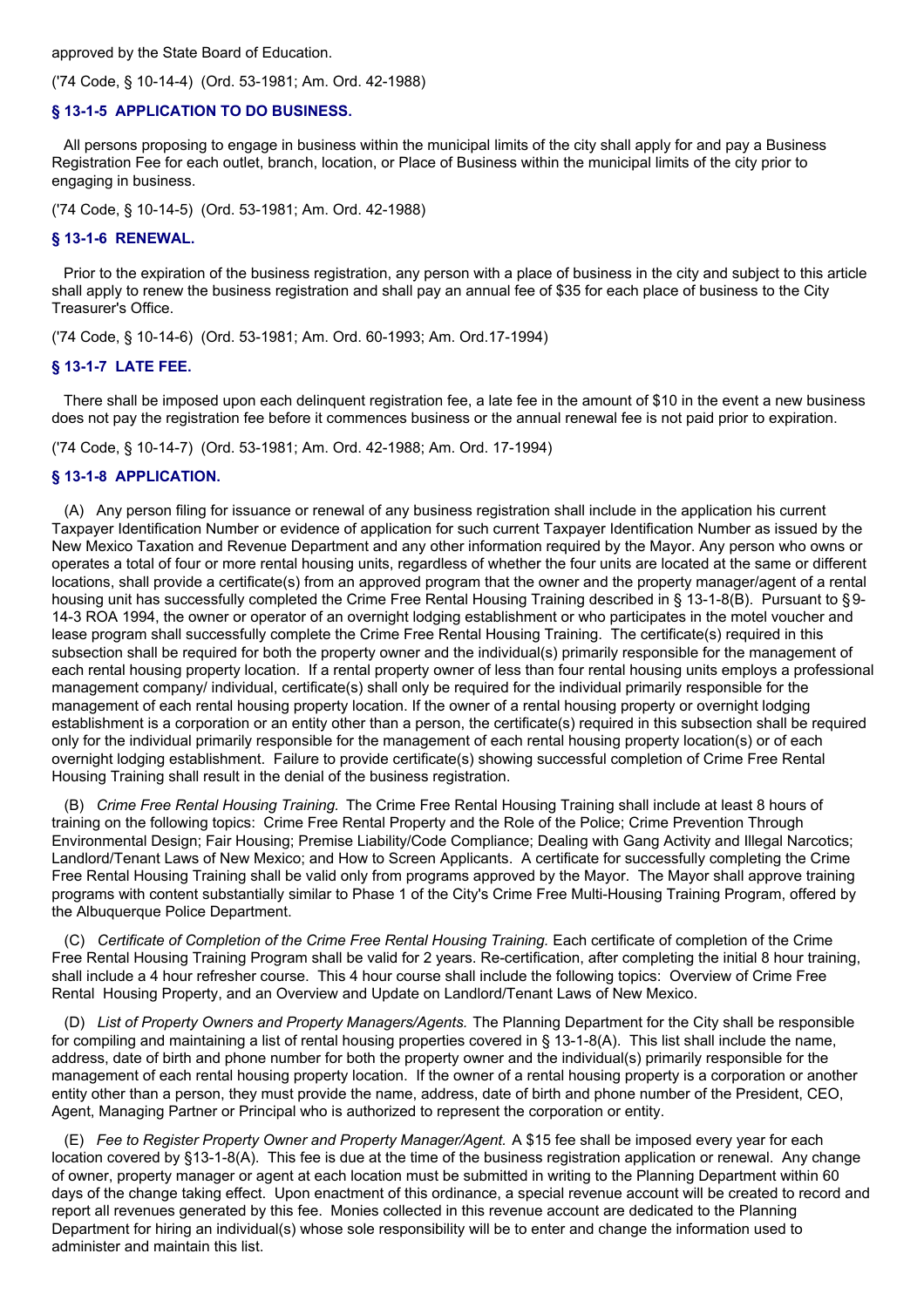(F) *Program Evaluation.* After a period of 3 years from the adoption of this ordinance, the City Council will review the current registration process and make any necessary changes or amendments that would enhance the process.

('74 Code, § 10-14-8) (Ord. 53-1981; Am. Ord. 42-1988; Am. Ord. 49-2002; Am. Ord. 34-2004)

# **§ 13-1-9 ZONING NOTIFICATION.**

(A) Upon acceptance of an initial business registration application for a given business, the Mayor shall convey the application to the Zoning Enforcement Officer. Upon its review by the Zoning Enforcement Officer as to legality under Chapter 14, Article 16, Integrated Development Ordinance, of the activity proposed to be conducted at the given address, a statement as to the determination or questions which need to be resolved before a determination can be made shall be appended to the Business Registration Receipt prior to its delivery to the applicant.

(B) Upon issuance of a renewal of a Business Registration Receipt for a new location, the Mayor shall send a copy to the Zoning Enforcement Officer.

(C) All Business Registration Receipts shall prominently display a disclaimer stating the facts that registration with the city is not a license to conduct business within the city and does not constitute a waiver of any requirement or provision contained in any law and that the activity proposed to be conducted at any location should be approved by the City's Zoning Enforcement Officer prior to the conduct of such activity.

('74 Code, § 10-14-9) (Ord. 32-1992; Am. Ord. 2017-025)

## **§ 13-1-10 ENFORCEMENT.**

This article may be enforced by misdemeanor citation to State Metropolitan Court, and appropriate legal or administrative action brought to prevent the conduct of business; restrain, correct, or abate the violation of this article; to prevent the occupancy of a building, structure, or land on which the business is located; or to withhold the issuance of permits or inspections as appropriate. In addition, the Business Registration Fee may be collected by suit in Metropolitan or District Court. The municipality may institute any appropriate action or proceeding as provided for herein any time up to four years after the violation.

('74 Code, § 10-14-10) (Ord. 53-1981; Am. Ord. 42-1988; Am. Ord. 32-1992)

#### **§ 13-1-99 PENALTY.**

Any person convicted of a violation of any provision of this article shall be guilty of a misdemeanor and shall be subject to the penalty provisions set forth in § 1-1-99 of this code of ordinances. Each day such violation is committed or permitted to continue shall constitute a separate offense and shall be punishable as such hereunder.

('74 Code, § 10-14-11) (Ord. 53-1981; Am. Ord. 42-1988; Am. Ord. 32-1992)

13-3-1-1 Purpose

# **ARTICLE 3: SOLICITATIONS**

Section

#### *Part 1: Business Solicitations*

| 13-3-1-2 Definitions                                                                                   |
|--------------------------------------------------------------------------------------------------------|
| 13-3-1-3 Permit required                                                                               |
| 13-3-1-4 Exemptions                                                                                    |
| 13-3-1-5 Permit standards                                                                              |
| 13-3-1-6 Permit application                                                                            |
| 13-3-1-7 Category A permit; locations permitted                                                        |
| 13-3-1-8 Category B permit; locations permitted                                                        |
| 13-3-1-9 Permit fee                                                                                    |
| 13-3-1-10 Hours of solicitations                                                                       |
| 13-3-1-11 Authorization or denial of permit                                                            |
| 13-3-1-12 Visibility of permit; nontransferability; duration; renewals; maximum number of permits held |
| 13-3-1-13 Responsibility for cleanup                                                                   |
|                                                                                                        |

13-3-1-14 Permits not endorsement

13-3-1-15 Administration and applicability of other laws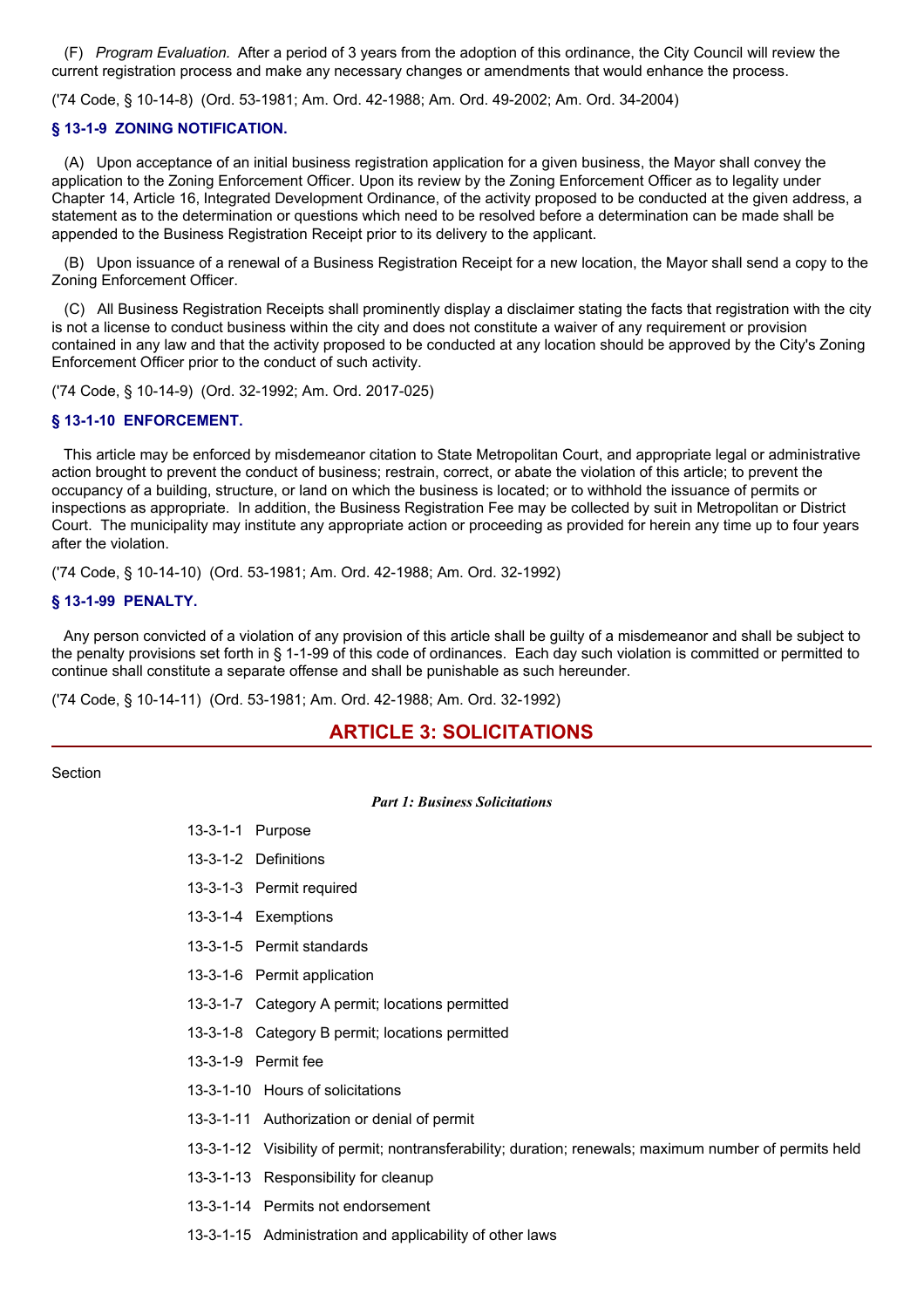- 13-3-1-98 Violations; suspensions and revocation of permit; hearing
- 13-3-1-99 Penalty

#### *Part 2: Old Town Solicitations*

- 13-3-2-1 Short title
- 13-3-2-2 Authority
- 13-3-2-3 Legislative intent
- 13-3-2-4 Definitions
- 13-3-2-5 Permit required
- 13-3-2-6 Exemptions
- 13-3-2-7 Old town portal market advisory board
- 13-3-2-8 Permit standards
- 13-3-2-9 Permit application
- 13-3-2-10 Permit fee
- 13-3-2-11 Procedure for authorization or denial of permit
- 13-3-2-12 Old town portal market
- 13-3-2-13 Hours of solicitation
- 13-3-2-14 Visibility of permit; nontransferability; duration; renewals; maximum number of permits held
- 13-3-2-15 Prohibited activities
- 13-3-2-16 Special events
- 13-3-2-17 Permits not endorsement
- 13-3-2-18 Administration of and applicability of other law
- 13-3-2-98 Violations; suspension and revocation of permit; hearing
- 13-3-2-99 Penalty

#### *Part 3: Advance Sale of Memberships*

- 13-3-3-1 Authority
- 13-3-3-2 Findings and purpose
- 13-3-3-3 Definition
- 13-3-3-4 License fee
- 13-3-3-5 Subscriber warranty
- 13-3-3-6 Denial or revocation of license-right of hearing
- 13-3-3-99 Penalty

# **PART 1: BUSINESS SOLICITATIONS**

# **§ 13-3-1-1 PURPOSE.**

The purpose of §§ 13-3-1-1 et seq. is to protect the general public, to help control congestion in the streets and sidewalks, and to help insure compliance with Chapter 13, Article 1, Business Registration and the State Gross Receipts Tax.

('74 Code, § 10-10-1) (Ord. 53-1976; Am. Ord. 69-1982; Am. Ord. 58-1989; Am. Ord. 5-1991)

## **§ 13-3-1-2 DEFINITIONS.**

For the purpose of §§ 13-3-1-1 et seq., the following definitions shall apply unless the context clearly indicates or requires a different meaning.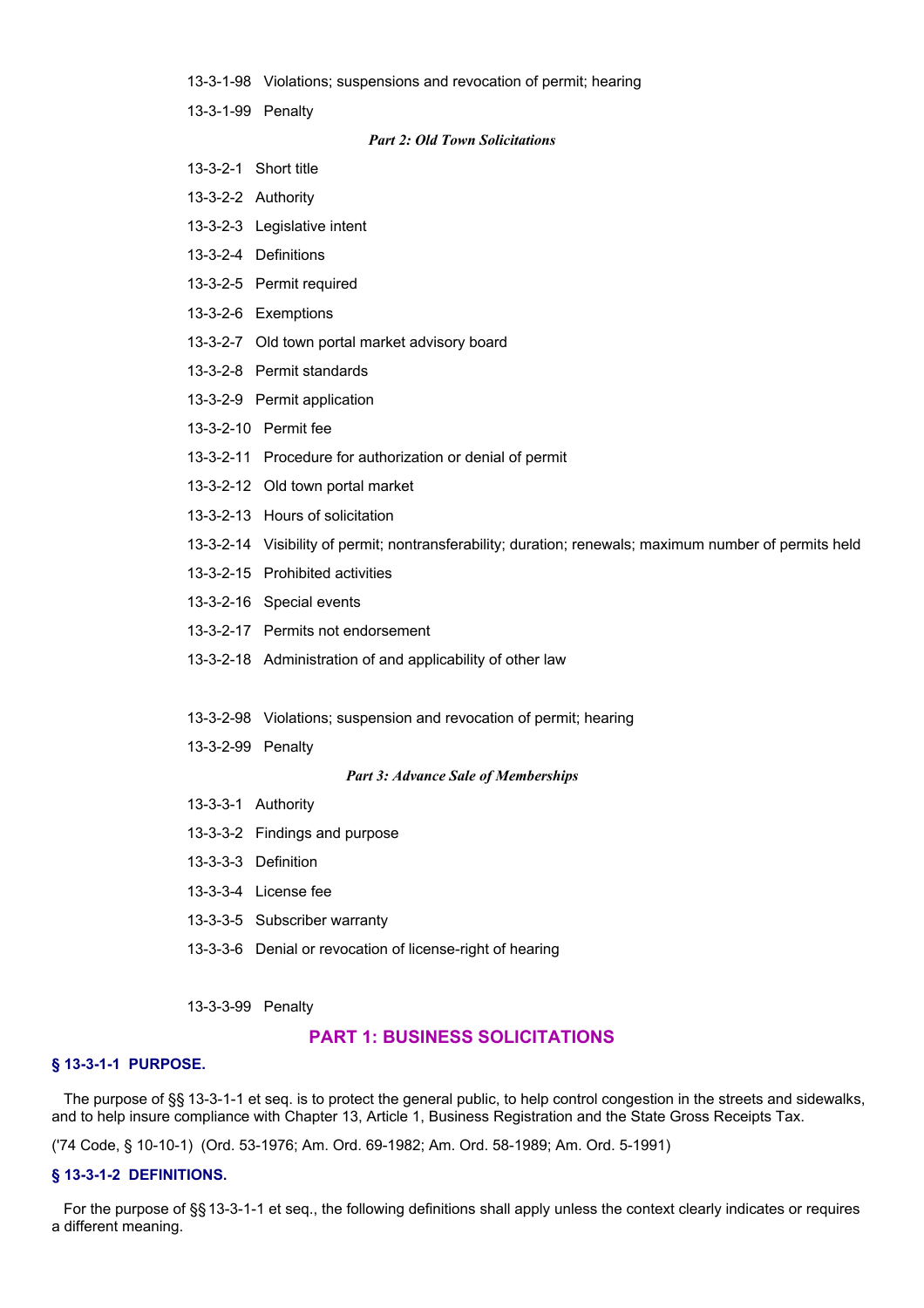*CATEGORY A PERMIT.* A permit which authorizes the holder to solicit on public streets and sidewalks in commercially zoned areas in the city, except in the H-1 Historic Old Town Zone.

**CATEGORY B PERMIT.** A permit which authorizes the holder to solicit at private residences in the city.

*CONDUCTING SOLICITATIONS* or *CONDUC-TING BUSINESS SOLICITATIONS.* Carrying on, causing to be carried on, or pursuing any solicitation with the purpose of direct or indirect benefit.

*H-1 HISTORIC OLD TOWN ZONE.* That area so designated on the official zone map.

*MAYOR.* The Mayor or his designated representative.

*PERMIT.* Written authorization from the city to conduct business solicitations.

**PERSON.** An individual desiring to solicit under §§13-3-1-1 et seq.

**SIDEWALK.** That portion of the public right-of-way which is primarily devoted to pedestrian use.

*SOLICITATION.* Selling, offering for sale, selling and delivering, bartering, exchanging, peddling or hawking any goods, wares, merchandise, property either real or personal, tangible or intangible, or services, or the making of or personal appointments, attempting to procure or procuring of interviews, or arranging for demonstrations or explanations preliminary to selling, offering for sale, selling and delivering, bartering, exchanging, peddling or hawking of any of the same.

**STREET.** That portion of the public right-of-way which is primarily devoted to vehicular use.

('74 Code, § 10-10-2) (Ord. 53-1976; Am. Ord. 69-1982; Am. Ord. 58-1989; Am. Ord. 5-1991)

# **§ 13-3-1-3 PERMIT REQUIRED.**

It shall be unlawful for any person to conduct any business solicitation in any location, unless such person has in his possession a valid permit issued in accordance with the provisions of §§ 13-3-1-1 et seq. and unless such person is conducting solicitations in a location permitted by §§ 13-3-1-1 et seq.

('74 Code, § 10-10-3) (Ord. 53-1976; Am. Ord. 58-1989; Am. Ord. 5-1991)

# **§ 13-3-1-4 EXEMPTIONS.**

Except as otherwise specifically provided in §§13-3-1-1 et seq., said sections shall not apply to:

(A) Solicitations at traditional art shows and fiestas and at special events of citywide interest which are sponsored by civic organizations; provided such solicitations have been authorized by the Mayor. Each such event shall be no more frequent than semiannual and shall last for no more than four consecutive days. The Mayor shall develop an application form and procedures for allowing solicitations at such special events, and may require a deposit for clean up, liability insurance, or other city services.

(B) Sale of vegetables, fruits, meats or other produce raised and sold in unprocessed form by the grower or producer thereof.

(C) Solicitations at private residences in the city by real estate agents, insurance agents or insurance solicitors who have obtained a license from the State Superintendent of Insurance or the New Mexico Real Estate Commission and who carry such license on their person and who exhibit such license to any owner or occupant of any residence upon demand.

(D) Solicitations on any privately owned commercial property in the city.

(E) Solicitations on any property belonging to governmental or political subdivisions of the State of New Mexico and of the United States, except the city.

(F) Solicitations by any natural person of the age of 17 years or under.

(G) Solicitations for public transportation for hire by either horse-drawn or human powered vehicles provided the person performing such services has obtained written authorization from the Mayor for the provision of such services on public street rights-of-way. The Mayor shall develop an application form and procedures for allowing such solicitations and may limit the public street rights-of-way on which said vehicles may operate, the times of operation, and may require liability insurance and set other conditions of operation to ensure compliance with the laws of the state and the ordinances of the city and provide for the general welfare.

(H) Solicitations by any individual or group engaging in a street performance as defined at §12-2-28(C) ROA 1994.

('74 Code, § 10-10-4) (Ord. 53-1976; Am. Ord. 54-1984; Am. Ord. 58-1989; Am. Ord. 5-1991; Am. Ord. 38-2007)

# **§ 13-3-1-5 PERMIT STANDARDS.**

(A) Solicitations shall be conducted in accordance with the provisions of §§13-3-1-1 et seq.

(B) No permit holder or his employer shall have been convicted of a crime involving solicitations in the city, the state or the United States within the past ten years.

(C) Permit holders shall show evidence of having paid all local and state taxes due as a result of their business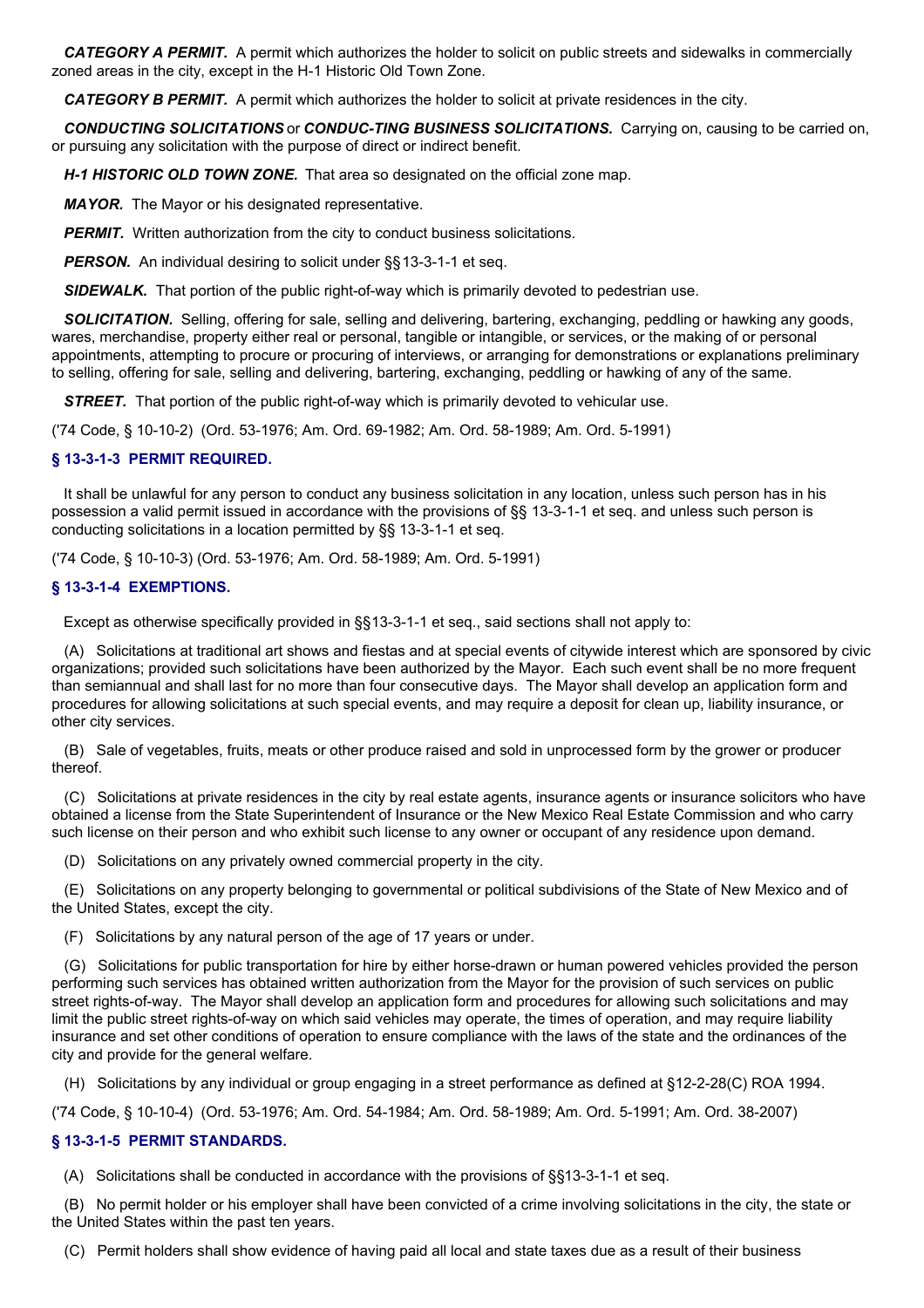#### solicitations.

('74 Code, § 10-10-5) (Ord. 53-1976; Am. Ord. 58-1989; Am. Ord. 5-1991)

# **§ 13-3-1-6 PERMIT APPLICATION.**

Any person desiring a permit pursuant to §§13-3-1-1 et seq. shall file an application with the Mayor upon a form to be provided by the Mayor. Fees as hereinafter set forth in §§ 13-3-1-1 et seq. shall accompany said application. The application shall include, but not be limited to, the following information:

(A) The name, mailing address, telephone number and social security number of the applicant.

(B) If the applicant is employed by another person to conduct business solicitation, the name, mailing address and telephone number of this employer.

(C) The State Gross Receipts Tax identification number and proof that the applicant is in compliance withChapter 13, Article 1, Business Registration.

(D) The class of permit applied for, a description of the type of article, merchandise, or food to be offered for sale, and a description of the vending vehicle, cart, or stand to be used, if applicable.

(E) Two current passport size photographs of the applicant. The photographs shall not be supplied until the applicant has been selected for issuance of the permit.

(F) The proposed location or locations where the applicant desires to conduct business solicitations.

(G) A declaration under penalty of perjury that neither the applicant nor his employer, if applicable, has been convicted of a crime involving solicitations in the city, the state or the United States within the past ten years.

(H) A declaration under penalty of perjury that the applicant is 18 years of age or older.

(I) A declaration that the applicant, if and when he becomes a permit holder, agrees to indemnify and hold harmless the city, its officers and employees from any and all damages or injury to persons or property proximately caused by the act or neglect of the permit holder or by hazardous or negligent conditions maintained at the solicitations location.

('74 Code, § 10-10-6) (Ord. 53-1976; Am. Ord. 41-1984; Am. Ord. 58-1989; Am. Ord. 5-1991)

# **§ 13-3-1-7 CATEGORY A PERMIT; LOCATIONS PERMITTED.**

Holders of a Category A Permit shall be allowed to solicit in the following locations within the city with the exception of the H-1 Historic Old Town Zone, subject to any rules and regulations adopted by the Mayor:

(A) On public sidewalks in commercially zoned districts so long as the solicitation does not obstruct or restrict the free use of the sidewalk by pedestrians and so long as the solicitation does not effectively reduce the width of the sidewalk along local or collector streets to less than four feet; and along local or collector streets abutting schools and churches, along arterial streets, to less than six feet; provided, however, that no solicitations shall be permitted on any sidewalk designated as a park by the Mayor.

(B) On public streets in accordance with applicable provisions of the Traffic Code [set forth inChapter 8 of this code of ordinances].

('74 Code, § 10-10-7) (Ord. 53-1976; Am. Ord. 85-1989; Am. Ord. 59-1990; Am. Ord. 5-1991)

# **§ 13-3-1-8 CATEGORY B PERMIT; LOCATIONS PERMITTED.**

Holders of a Category B Permit shall be allowed to solicit at private residences within the city subject to any rules and regulations adopted by the Mayor; provided, however, that no person shall solicit at any such premises where the occupant(s) or owner(s) of said premises indicates orally or in writing that he does not desire to have his right of privacy disturbed. For the purposes of this section, it shall be sufficient written indication that one does not desire to have his right of privacy disturbed, if there is placed on such premises in a conspicuous place near the entrance thereof a sign bearing the words "No Trespassing", "No Peddlers," "No Advertisements" or any sign bearing a similar message.

('74 Code, § 10-10-8) (Ord. 53-1976; Am. Ord. 58-1989; Am. Ord. 5-1991)

# **§ 13-3-1-9 PERMIT FEE.**

Upon submitting the application for a permit, the applicant shall pay the Treasurer of the city a nonrefundable fee of \$10.

('74 Code, § 10-10-9) (Ord. 53-1976; Am. Ord. 69-1982; Am. Ord. 58-1989; Am. Ord. 5-1991)

# **§ 13-3-1-10 HOURS OF SOLICITATIONS.**

- (A) Solicitations conducted under a Category A Permit are permitted between the hours of 9:00 a.m. and 9:00 p.m.
- (B) Solicitations conducted under a Category B Permit are permitted between the hours of 9:00 a.m. and sunset.

('74 Code, § 10-10-10) (Ord. 53-1976; Am. Ord. 58-1989; Am. Ord. 5-1991)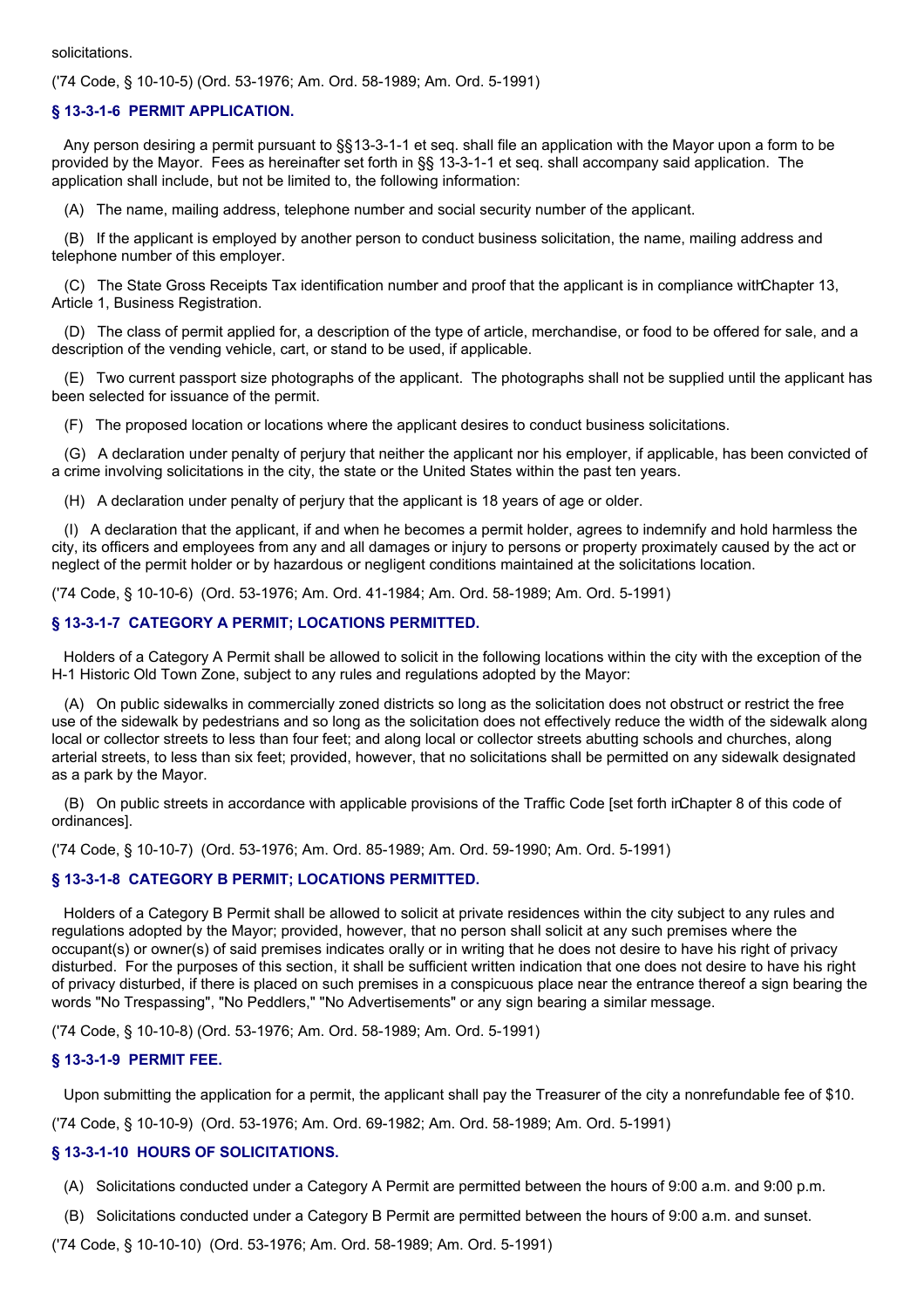# **§ 13-3-1-11 AUTHORIZATION OR DENIAL OF PERMIT.**

The Mayor shall, within ten calendar days of receipt of the application for permit, grant or deny the permit. If the Mayor affirmatively determines, upon the basis of a review of the application, that the requirements have been met, he shall grant the permit. If the Mayor determines, upon the basis of a review of the application, that any of the requirements have not been met, the Mayor shall notify the applicant that the application for the permit has been denied and shall state the reasons upon which the denial is based. The denial of a permit may be appealed to a city Hearing Officer by filing a written notice of appeal with the City Clerk within ten days of the denial's issuance; the Hearing Officer shall, within 14 days of the filing of the notice of appeal, hold a hearing and recommend findings and action to the Mayor; the Mayor's final action shall be within five days of the receipt of the recommended findings and action.

('74 Code, § 10-10-11) (Ord. 53-1976; Am. Ord. 58-1989; Am. Ord. 5-1991; Am. Ord. 20-1992)

# **§ 13-3-1-12 VISIBILITY OF PERMIT; NONTRANSFERABILITY; DURATION; RENEWALS; MAXIMUM NUMBER OF PERMITS HELD.**

(A) Any permit issued pursuant to §§13-3-1-1 et seq. shall include the name, address and a photograph of the permit holder. Permits must be carried by the permit holder at any time when he is conducting business solicitations and must be shown to the public upon request.

(B) All permits shall be nontransferable.

(C) Permits shall be valid for a maximum of one year.

(D) Permits shall not automatically be renewed except by direction of the Mayor. Persons who hold permits may submit applications for additional one year terms.

(E) No person may hold or be issued more than one valid permit in each permit category in any one year.

('74 Code, § 10-10-12) (Ord. 53-1976; Am. Ord. 58-1989; Am. Ord. 5-1991)

### **§ 13-3-1-13 RESPONSIBILITY FOR CLEANUP.**

Permit holders shall maintain their solicitations location in a clean and hazard free condition; failure to so maintain and failure to clean the solicitations location of waste shall be cause for revocation or suspension of the permit.

('74 Code, § 10-10-14) (Ord. 53-1976; Am. Ord. 58-1989; Am. Ord. 5-1991)

### **§ 13-3-1-14 PERMITS NOT ENDORSEMENT.**

Permits under §§ 13-3-1-1 et seq. shall not be deemed to constitute endorsement by the city of any business solicitations so registered and no person shall intentionally claim or infer, directly or indirectly any such endorsement by reason of its permit.

('74 Code, § 10-10-15) (Ord. 53-1976; Am. Ord. 58-1989; Am. Ord. 5-1991)

#### **§ 13-3-1-15 ADMINISTRATION AND APPLICABILITY OF OTHER LAWS.**

The Mayor may adopt such rules and regulations as necessary for the safe and equitable administration of §§13-3-1-1 et seq. The business solicitations permit does not constitute a waiver of any requirement or provision contained in any ordinance of the city or state or Federal law.

('74 Code, § 10-10-13) (Ord. 53-1976; Am. Ord. 58-1989; Am. Ord. 5-1991; Am. Ord. 20-1992)

### **§ 13-3-1-98 VIOLATIONS; SUSPENSIONS AND REVOCATION OF PERMIT; HEARING.**

- (A) If the Mayor believes that a person has:
	- (1) Violated any provision of §§13-3-1-1 et seq. or of regulations applicable to permit holders;
	- (2) Made fraudulent, misrepresentative, or false statements in the application for the permit; or

(3) Conducted business solicitations in an unlawful manner or in such a way as to constitute a menace to the health or safety of the public; the Mayor shall give the permit holder written notice by certified mail, return receipt requested, that the Mayor intends to proceed to suspend or revoke the permit unless the permit holder requests a hearing. Such request shall be made in writing and filed in the office of the City Clerk within 14 calendar days from the day that the permit holder receives the notice of the proposed action. The notice shall contain a statement of the facts upon which the Mayor has acted. A suspension of a permit shall not exceed 90 calendar days.

(B) If a permit holder fails to request a hearing pursuant to division (A) above, the Mayor shall proceed to suspend or revoke the permit. The written determination by the Mayor to suspend or revoke the permit shall be filed in the office of the City Clerk and sent by certified mail, return receipt requested, to the permit holder.

(C) When a hearing is requested pursuant to division (A) above, the Mayor shall send written notice by certified mail, return receipt requested, to the permit holder of the time and place of the hearing. The hearing shall be held no sooner than five calendar days nor later than 60 calendar days after the permit holder receives notice of the hearing unless the permit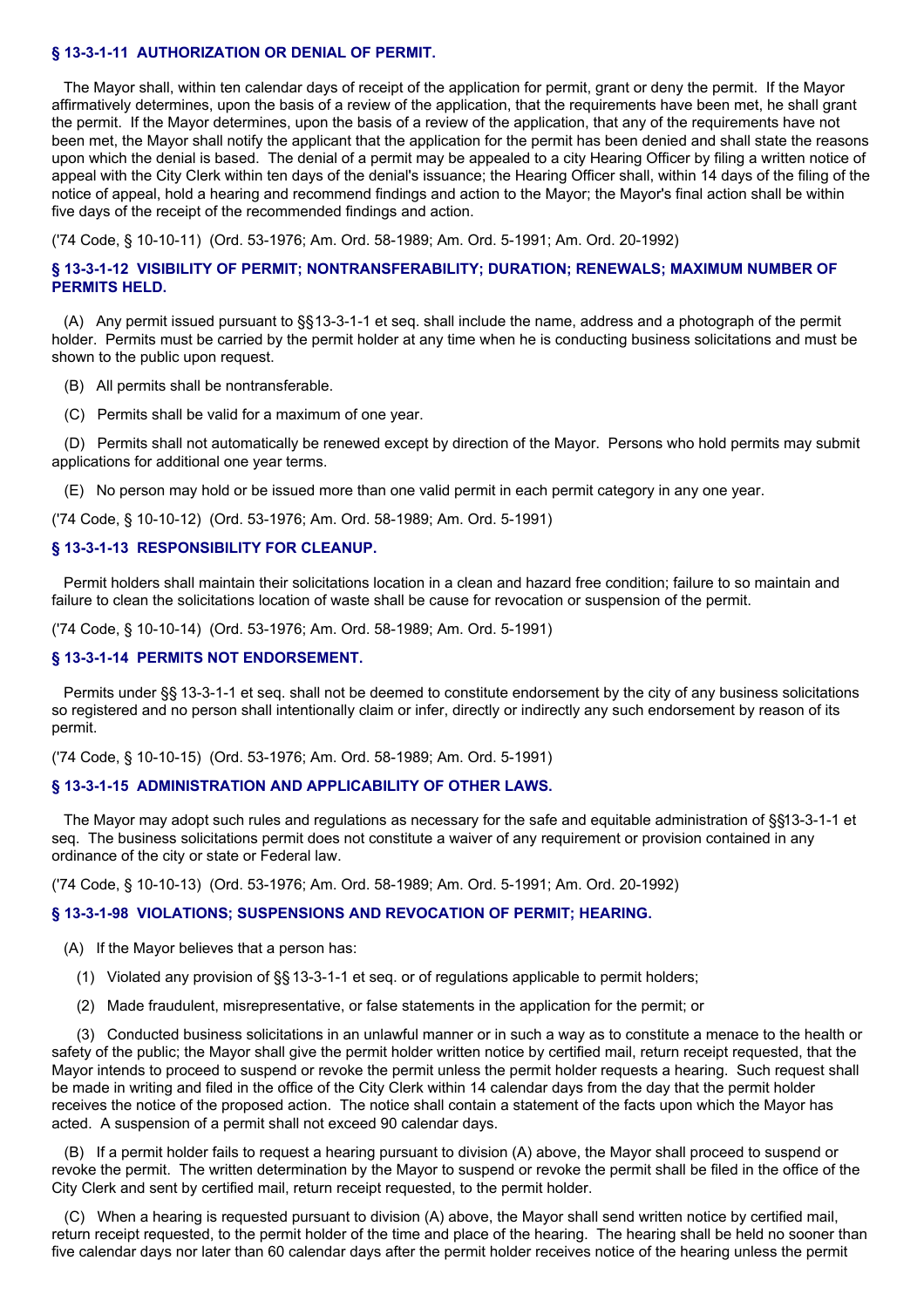holder agrees to an extended time or the Mayor continues the hearing. At the hearing, the permit holder shall have the right to present evidence as to the alleged facts upon which the Mayor based the determination to suspend or revoke the permit and any other facts which may aid the Mayor in determining whether §§ 13-3-1-1 et seq. has been violated. If, after such hearing, the Mayor finds that any provision of §§ 13-3-1-1 et seq. has been violated, he may suspend or revoke the permit and cause to be filed within ten calendar days after the hearing, in the office of the City Clerk for public inspection, and served upon the permit holder and all interested parties participating in the hearing, a written statement of the facts upon which such finding is based. If after such hearing, the Mayor finds that the ordinance has not been violated, he shall, within ten calendar days after the hearing, give to the permit holder a written statement that no violation was found to have been committed.

(D) Any person whose permit has been revoked shall not be permitted to apply for another permit for one year after the filing of the written statement revoking the permit.

('74 Code, § 10-10-16) (Ord. 53-1976; Am. Ord. 69-1982; Am. Ord. 58-1989; Am. Ord. 5-1991)

## **§ 13-3-1-99 PENALTY.**

Any person violating any of the provisions of §§13-3-1-1 et seq. shall be deemed guilty of a misdemeanor and upon conviction thereof shall be subject to the penalty provisions set forth in § 1-1-99 of this code of ordinances. Each day of violation shall be considered a separate offense.

('74 Code, § 10-10-17) (Ord. 53-1976; Am. Ord. 58-1989; Am. Ord. 5-1991)

# **PART 2: OLD TOWN SOLICITATIONS**

#### **§ 13-3-2-1 SHORT TITLE.**

Sections 13-3-2-1 et seq. shall be known and may be cited as the "Old Town Solicitations Ordinance."

('74 Code, § 10-2-1) (Ord. 20-1991)

#### **§ 13-3-2-2 AUTHORITY.**

The City Council, pursuant to the Charter of the City of Albuquerque and Article X, Section 6 of the Constitution of New Mexico, hereby enacts §§ 13-3-2-1 et seq. as authorized by such provisions.

('74 Code, § 10-2-2) (Ord. 20-1991)

# **§ 13-3-2-3 LEGISLATIVE INTENT.**

(A) *Findings.*

(1) The Old Town HPO 5 is one of the nation's first locally designated historic districts.

(2) The designation of the Old Town HPO 5 as a historic area is an effort to preserve, protect and promote the educational, cultural and artistic interests of the Old Town HPO 5 and the general public.

(3) Regulating solicitations in the Old Town HPO 5 is necessary in order to foster the educational, cultural and artistic interests of the Old Town HPO 5 and the general public.

(4) Limiting solicitations in the Old Town HPO 5 to the Old Town Portal Market and providing that only handcrafted items may be sold is necessary in order to foster the educational, cultural and artistic interests of the Old Town HPO 5 and the general public.

(B) *Purpose.* The purpose of §§ 13-3-2-1 et seq. is to preserve, protect and promote the educational, cultural and artistic interests of the Old Town HPO 5 and the general public, control congestion, and protect the health and welfare of the citizens of the city.

('74 Code, § 10-2-3) (Ord. 20-1991; Am. Ord. 2019-023)

#### **§ 13-3-2-4 DEFINITIONS.**

For the purpose of §§ 13-3-2-1 et seq., the following definitions shall apply unless the context clearly indicates or requires a different meaning.

*BOARD.* The Old Town Portal Market Advisory Board created by and established pursuant to §§13-3-2-1 et seq.

*CRAFT UNIT.* An applicant and the individuals specified in the permit application. A craft unit may not exceed three persons.

*HANDCRAFTED.* Production by one person by the use of hands and hand tools displaying a degree of manual skill or dexterity and not primarily mass produced or machine made.

*HANDCRAFTED ITEMS.* Those objects which are produced by the use of hands and hand tools, displaying a degree of manual skill or dexterity, and include, but are not limited to, beadwork, basketry, pottery, silver, turquoise and shell jewelry, handwoven cloth and blankets and objects made therefrom; leather goods and wood carving. Such items may be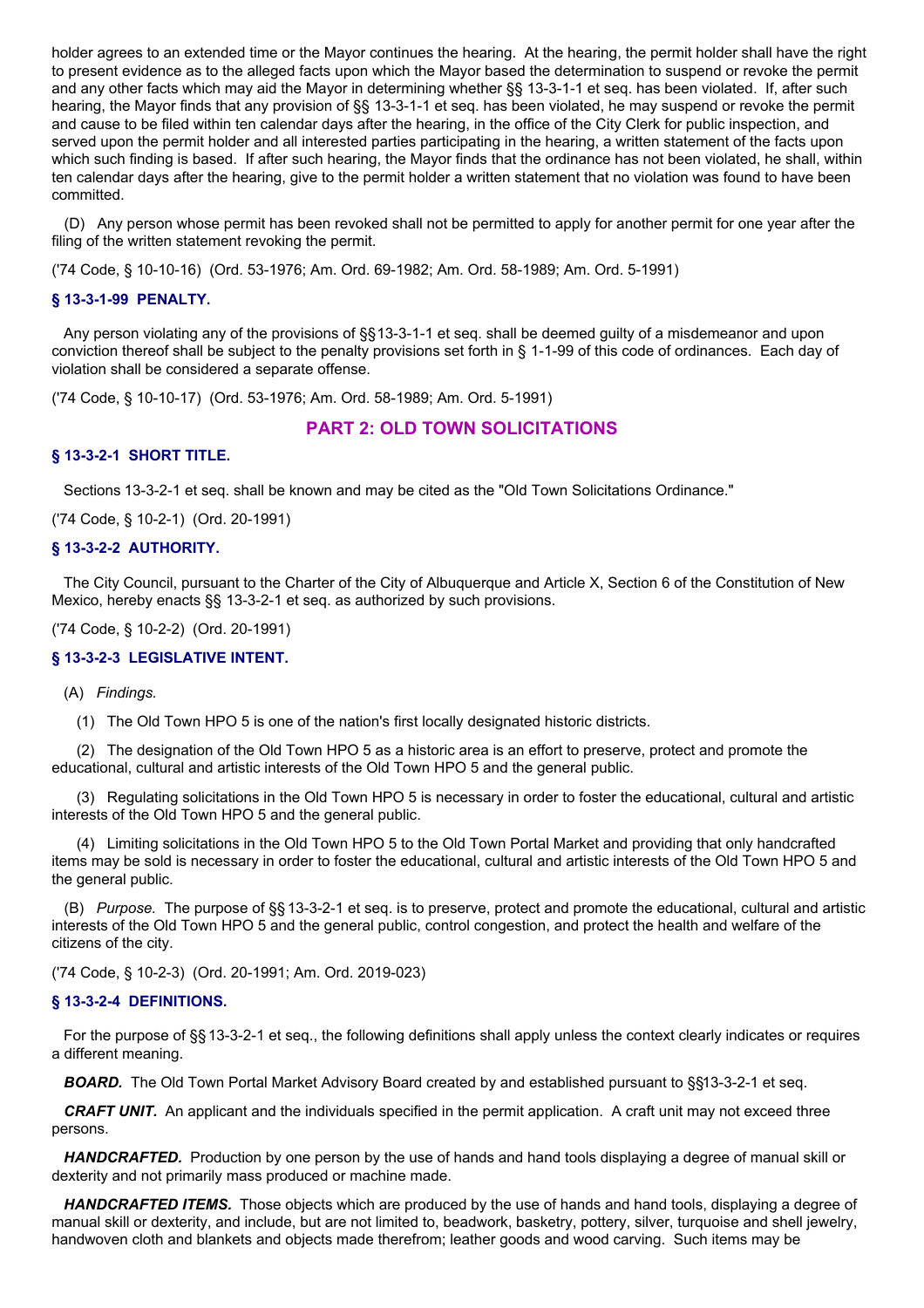comprised of new materials or machine-made parts or elements, provided that no object which is primarily mass produced or machine-made shall be considered to be handcrafted.

*MACHINE-MADE.* The producing or reproducing of an item in mass production by mechanically stamping, casting, blanking and weaving, except mechanically pressed silver beads.

*MAKER'S MARK.* An individual craftperson's mark or craft unit's mark, used to verify and indicate creation of an object by that person or unit.

*MAYOR.* The Mayor or the Mayor's designated representative.

*OLD TOWN HPO 5.* That area so designated on the city's official zone map.

*OLD TOWN PORTAL MANAGER.* The administrator of the provisions of §§13-3-2-1 et seq. whose general duties include daily program maintenance, record keeping, site visits, quality control, policy planning and acting as the liaison to the Old Town Portal Market Advisory Board. The Old Town Portal Manager shall be an employee of the city.

*OLD TOWN PORTAL MARKET.* That portion of the public right-of-way set aside in the Old Town HPO 5 where vendors may solicit in accordance with §§ 13-3-2-1 et seq.

*OLD TOWN SOLICITATIONS PERMIT.* Written authorization from the city to conduct solicitations within the allowed area of the Old Town HPO 5.

**PERMIT.** The Old Town Solicitations Permit.

*PERSON.* An individual.

*SIDEWALK.* That portion of the public right-of-way which is primarily devoted to pedestrian use.

*SOLICIT,SOLICITING* and *SOLICITATION.* Selling, offering for sale, bartering, exchanging, peddling or hawking any goods, wares, merchandise, property either real or personal, tangible or intangible, or services, or the making of personal appointments, attempting to procure or the procuring of interviews, or arranging for demonstrations or explanations preliminary to selling, offering for sale, selling and delivering, bartering, exchanging, peddling, or hawking of any of the same.

*SPECIAL EVENT.* An art show, fiesta or other event of city-wide interest which is sponsored or authorized by the city or declared to be a special event by the Mayor.

**STREET.** That portion of the public right-of-way which is primarily devoted to vehicular use.

**VENDOR.** A person over the age of 18 holding a valid Old Town Solicitations Permit to solicit within the allowed area of the Old Town HPO 5.

('74 Code, § 10-2-4) (Ord. 20-1991; Am. Ord. 2019-023)

### **§ 13-3-2-5 PERMIT REQUIRED.**

Only those persons holding a valid Old Town Solicitations Permit issued by the Mayor may solicit in the Old Town HPO 5 and then only in accordance with §§ 13-3-2-1 et seq.

('74 Code, § 10-2-5) (Ord. 20-1991; Am. Ord. 2019-023)

# **§ 13-3-2-6 EXEMPTIONS.**

Except as otherwise specifically provided in §§13-3-2-1 et seq. and subject to all other pertinent ordinances, §§13-3-2-1 et seq. shall not apply to:

(A) Solicitations at traditional art shows and fiestas and at special events of city-wide interest which are sponsored by civic organizations, provided such solicitations have been authorized by the Mayor. Each such event shall be no more frequent than semi-annual and shall last for no more than four consecutive days. The Mayor shall develop an application form and procedures for allowing solicitations at such special events, and may require a deposit for clean up, liability insurance, or other city services.

(B) Solicitations made to residents at their residences, such solicitation being covered by the Business Solicitations Ordinance.

(C) Solicitations in any privately owned commercial property in the Old Town HPO 5.

(D) Solicitations for public transportation for hire by either horse-drawn or human powered vehicles provided the person performing such services has obtained written authorization from the Mayor for the provision of such services on public street rights-of-way. The Mayor shall develop an application form and procedures for allowing such solicitations and may limit the public street rights-of-way on which said vehicles may operate, the times of operations, and may require liability insurance and set other conditions of operation to ensure compliance with the laws of the state, the ordinances of the city and provide for the general welfare.

(E) Solicitations by any individual or group engaging in a street performance as defined at §12-2-28(C) ROA 1994. Exception: This exemption from the requirement to have a permit from the Mayor shall not apply if the street performance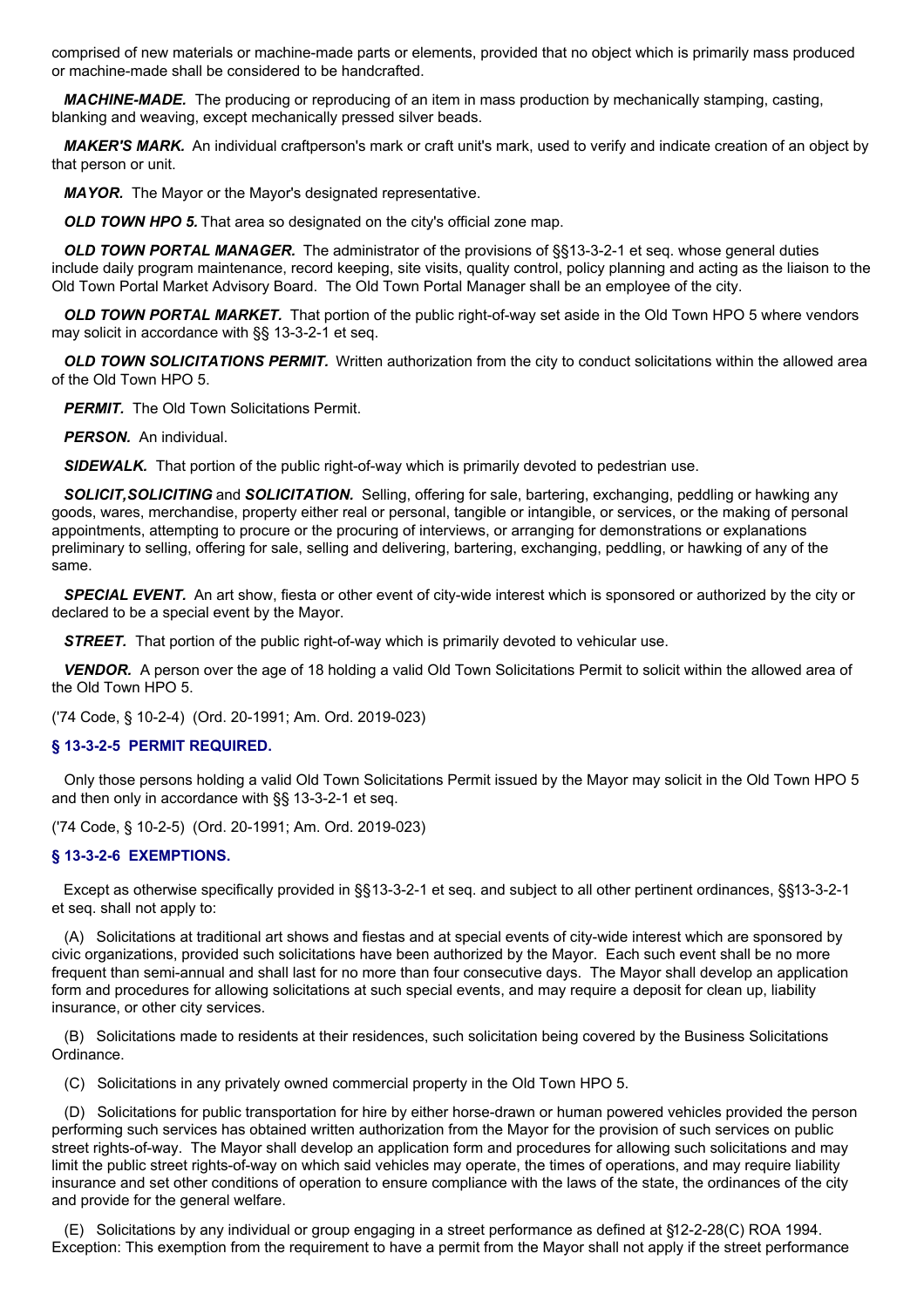occurs in the Old Town Plaza Park or the streets immediately surrounding the Old Town Plaza including the sidewalks on both sides of the streets and the sidewalk occupied by the Old Town Portal Market, whether or not vendors are present.

('74 Code, § 10-2-6) (Ord. 20-1991; Am. Ord. 38-2007; Am. Ord. 2019-023)

# **§ 13-3-2-7 OLD TOWN PORTAL MARKET ADVISORY BOARD.**

(A) *Creation.* There is hereby created an Old Town Portal Market Advisory Board of the city.

(B) *Membership.* The Board shall be composed of five members appointed by the Mayor, two of whom shall be representatives of the merchants or property owners in the Old Town HPO 5 who are not vendors regulated pursuant to §§ 13-3-2-1 et seq., two of whom shall be representatives of vendors regulated under §§13-3-2-1 et seq. and one at-large member.

(C) *Terms, Vacancies, Member Removal.*

(1) The members shall be appointed and otherwise regulated as set forth in §§2-6-1-1 et seq. of this code of ordinances.

(2) The vendors and the merchants or property owners shall recommend members within their respective categories to the Mayor.

(D) *Duties, Responsibilities and Powers.*

- (1) The Board shall advise the Mayor and City Council regarding:
	- (a) Rules and regulations for the safe and equitable administration of §§13-3-2-1 et seq.
	- (b) Policies regulating the vendors and the equitable issuance of permits issued pursuant to §§13-3-2-1 et seq.
	- (c) The Board's recommendations are not binding on the Mayor.

(2) The Board shall make a semi-annual report to the Mayor and City Council which shall review the operation of vendors permitted under §§ 13-3-2-1 et seq. and recommend amendments to policies and procedures of §§13-3-2-1 et seq.

(3) The Board should review the policy of solicitations in the Old Town HPO 5 by conducting at least one public meeting for such pur-pose, annually; should advise on policy and planning; and should promote communication and collaboration among parties affected by §§ 13-3-2-1 et seq.

(E) The Old Town Portal Manager shall be the city staff assigned to the Board.

('74 Code, § 10-2-7) (Ord. 20-1991; Am. Ord. 2019-023)

### **§ 13-3-2-8 PERMIT STANDARDS.**

(A) Solicitations shall be conducted in accordance with the provisions of §§13-3-2-1 et seq.

(B) Solicitations shall only involve items which are hand-crafted by the vendor or vendor's craft unit. The Mayor may promulgate rules on how members of a craft unit may participate in hand crafting items.

(C) No more than 50 Old Town Solicitations Permits, which allow soliciting in the Old Town HPO 5, shall be issued. In the event that there are more than 50 applications for Old Town Solicitations Permits, only 50 Old Town Solicitations Permits shall be granted by such methods as may be established by regulation of the Mayor that will insure a fair and equitable granting of permits.

(D) Individuals who are seeking a permit as a craft unit may submit an application only in connection with one craft unit.

(E) All members of a craft unit shall be capable of handcrafting a handcrafted item produced by the craft unit for sale pursuant to this ordinance.

(F) Persons who have had a permit revoked for violating the provisions of §§13-3-2-1 et seq. relative to the production and origin of items sold shall not be issued another Old Town Solicitations Permit for a period of ten years from the date of such revocation.

(G) Vendors shall show evidence of having paid all local and state taxes due as a result of their solicitations.

('74 Code, § 10-2-8) (Ord. 20-1991; Am. Ord. 36-1993; Am. Ord. 2019-023)

# **§ 13-3-2-9 PERMIT APPLICATION.**

Any person or craft unit desiring a permit pursuant to §§13-3-2-1 et seq. shall file an application with the Mayor upon a form to be provided by the Mayor. If a permit is issued, members of the craft unit may be deleted during the permit period by giving the Mayor prior written notice of the changes, provided at no time shall the craft unit exceed the maximum of three individuals. Fees as set forth in §§ 13-3-2-1 et seq. shall accompany the application. The application shall include, but not be limited to, the following information:

(A) The name, mailing address, telephone number and social security number of the applicant and any members of the applicant's craft unit who request authorization by the permit to make and sell items under the terms of §§ 13-3-2-1 et seq.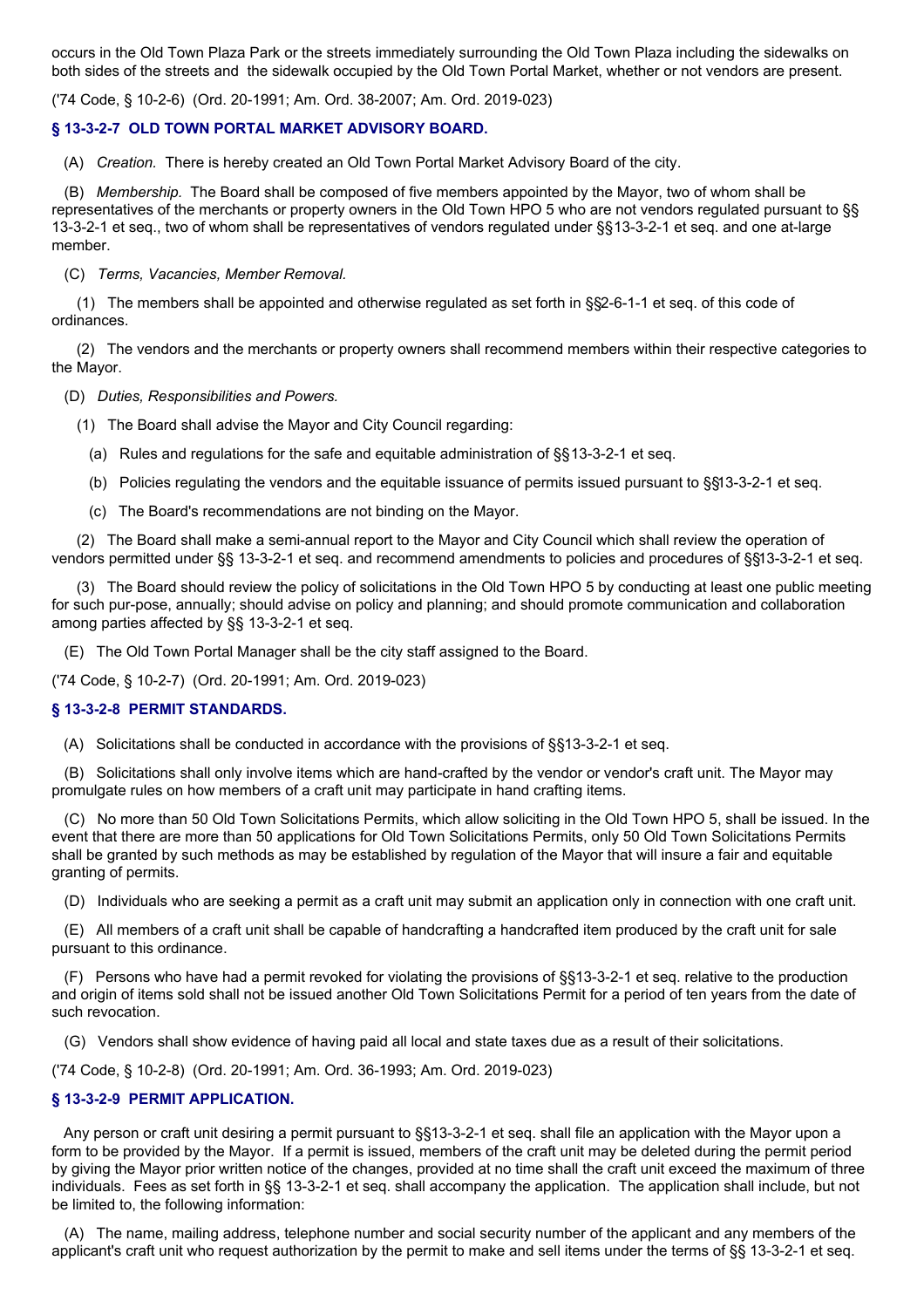(B) The types of handcrafted items that the applicant makes and the location at which the applicant makes such items.

(C) A description of the types of handcrafted items that the applicant intends to offer for sale.

(D) The State Gross Receipts Tax identification number and proof that the applicant is in compliance withChapter 13, Article 1, Business Registration.

(E) Two current passport size photographs of the applicant and all members of the craft unit who will be vending. The photographs shall not be supplied until the applicant has been selected for issuance of the permit.

(F) A document indicating the maker's mark of each individual member of a craft unit or of the individual vendor. There is no requirement that the maker's mark be registered with any other agency.

(G) A declaration under penalty of perjury that the applicant is 18 years of age or older.

(H) A declaration that the applicant agrees to grant to the Old Town Portal Manager, or the designee, the right to enter the studio, place of business or place of manufacture of the vendor and the vendor's craft unit to insure compliance with the provisions of §§ 13-3-2-1 et seq. Any visitation pursuant to this grant of authority will be done between the hours of 8:00 a.m. and 5:00 p.m. Every attempt to give reasonable notice to the vendor will be made. In the event the Old Town Portal Manager or designee deem that it is necessary to make a visit without notice, they shall certify in writing the need for such visit and reasons why no notice should be given.

(I) A declaration that the applicant, if and when the applicant becomes a vendor, agrees to indemnify and hold harmless the city, its officers and employees from any and all damages or injury to persons or property proximately caused by the act or neglect of the vendor or by hazardous or negligent conditions maintained at the solicitations location.

('74 Code, § 10-2-9) (Ord. 20-1991)

# **§ 13-3-2-10 PERMIT FEE.**

Upon submitting the application for a permit, the applicant shall pay the Treasurer of the city a nonrefundable fee of \$25. Before issuance of the permit, the applicant shall pay the Treasurer an additional \$100.

('74 Code, § 10-2-10) (Ord. 20-1991)

#### **§ 13-3-2-11 PROCEDURE FOR AUTHORIZATION OR DENIAL OF PERMIT.**

The Mayor shall, within 45 calendar days of receipt of the application for permit, grant or deny the permit. If the Mayor affirmatively determines, upon inquiry and examination, that the requirements have been met, he shall grant the permit. If the Mayor determines, upon inquiry and examination, that any of the requirements have not been met, the Mayor shall notify the applicant that the application for the permit has been denied and shall state the findings of fact upon which the denial is based. The denial of a permit may be appealed to a City Hearing Officer by filing a written notice of appeal with the City Clerk within ten days of the denial's issuance; the Hearing Officer shall, within 14 days of the filing of the notice of appeal, hold a hearing and recommend findings and action to the Mayor; the Mayor's final action shall be within five days of the receipt of the recommended findings and action. A nonrefundable hearing fee of \$50.00 shall accompany each request for hearing by the City Hearing Officer that is filed pursuant to this Section.

('74 Code, § 10-2-11) (Ord. 20-1991; Am. Ord. 38-2002)

### **§ 13-3-2-12 OLD TOWN PORTAL MARKET.**

Old Town Solicitations Permits will be granted to allow persons to solicit in the Old Town HPO 5 subject to the following conditions and subject to any necessary rules and regulations adopted by the Mayor to implement §§ 13-3-2-1 et seq.:

(A) Vendors shall be allowed to solicit within the Old Town HPO 5 only on the porch, on the sidewalk along the east side of San Felipe Street, NW, from the line perpendicular to San Felipe Street taken from the midpoint of South Plaza Street, NW, to 16 feet south of the north end of the porch. This area shall be divided into 15 equal spaces, which shall be generally five feet in width and six feet in depth measured from the building wall. The spaces shall have provision for access and shall be divided in such a way to ensure movement and safety. The Old Town Portal Manager shall administratively determine and delineate the exact location of the spaces to insure that soliciting does not obstruct the view from the two large windows of the La Placita Restaurant and to insure movement and safety between the vendors. All spaces will be numbered from 1 through 15 beginning at the south end of the designated area.

(B) The spaces shall be available each day to vendors. The Old Town Portal Manager will assign spaces for each day to those vendors present at the time of assignment. Assignment shall be made once a week for each day of the subsequent week for a seven-day period by such methods established by regulation of the Mayor that will insure a fair and equitable assignment of spaces. Each vendor who is assigned a space shall pay a daily user fee of \$12. No vendor may occupy more than one space, whether or not there are spaces otherwise unoccupied, and only one person shall be permitted to occupy one space. If a vendor has not filled his or her assigned space on a given day, the Old Town Portal Manager may reassign the space for the balance of that day and shall receive the daily user fee from the vendor reassigned to the space. The reassignment procedures will be established by regulation of the Mayor.

(C) A vendor shall sell only handcrafted items handcrafted by that vendor or his or her craft unit, and each item to be sold shall contain the maker's mark of that vendor or member of a craft unit. Items such as jewelry, shall be labeled for content if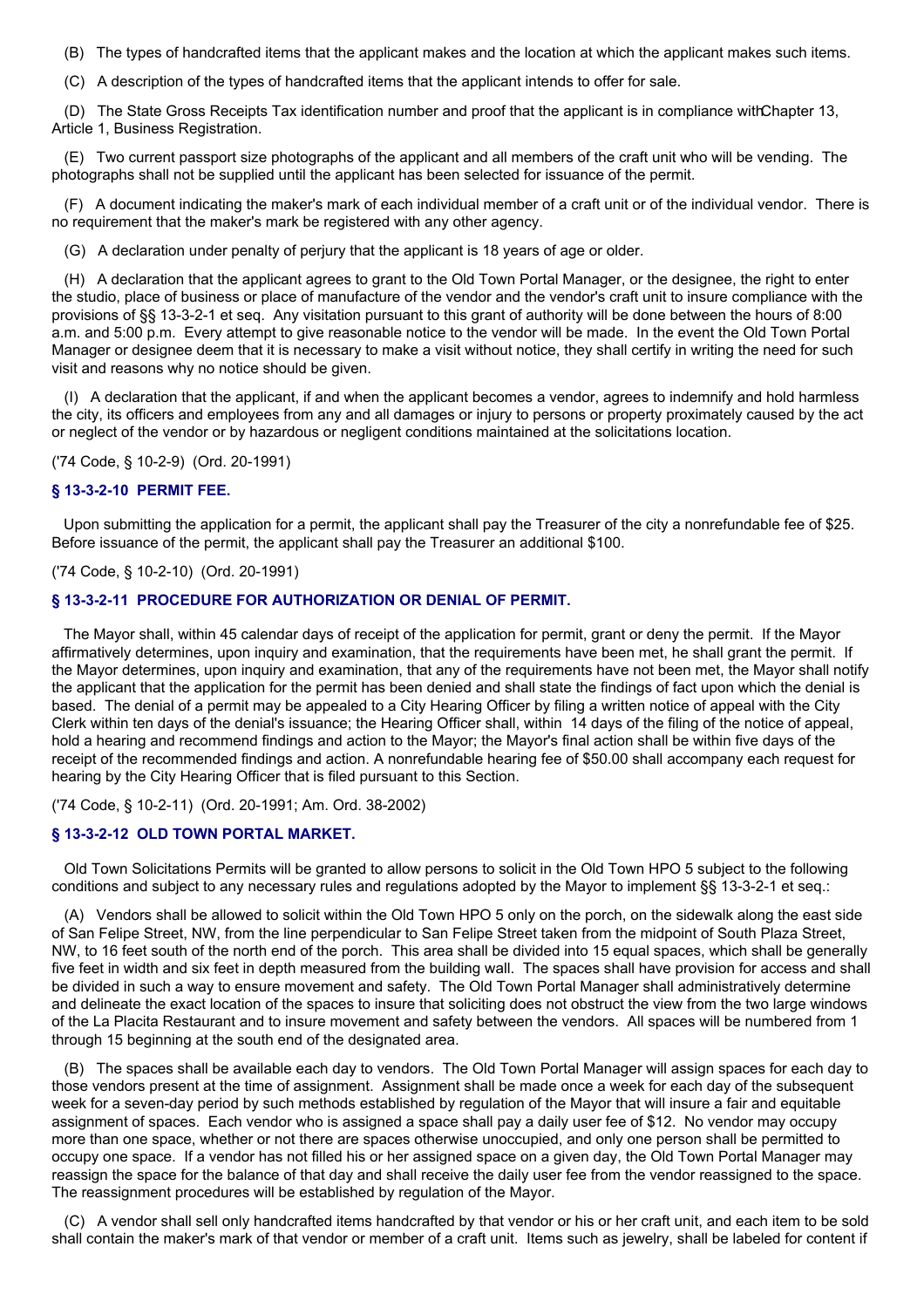a significant part of the value of the item relates to its content; for example, silver should be labeled as sterling silver, nickel silver and the like, as appropriate, stone should be labeled as turquoise, reconstituted turquoise and the like, as appropriate. Vendors shall comply with the provisions of all laws of the state and of the United States applicable to the sales of the items they are vending.

(D) For each transaction, the vendor shall issue a sales receipt showing the vendor's permit number.

(E) The Old Town Portal Manager may designate a person to make site visits to the studio, the place of business or place of manufacture, of the vendor and the vendor's craft unit to insure compliance with the provisions of §§ 13-3-2-1 et seq. The Old Town Portal Manager and the designee shall from time to time inspect the vendor's operation on the Old Town Portal Market.

(F) Vendors shall attempt to solicit in the Old Town Portal Market in at least one weekly lottery in each four-week period.

(G) Permits will be issued for a one year period starting July 1, 1991. All permits issued after July 1 of any year will expire on the following June 30.

(H) The Mayor shall have the authority to issue warnings and citations and initiate complaints, as appropriate for violations of §§ 13-3-2-1 et seq., its implementing rules and regulations, or other city ordinances.

('74 Code, § 10-2-12) (Ord. 20-1991; Am. Ord. 14-2002; Am. Ord. 2019-023)

# **§ 13-3-2-13 HOURS OF SOLICITATION.**

Solicitations conducted under the Old Town Solicitations Permits are permitted only between the hours of 9:00 a.m. and 9:00 p.m.

('74 Code, § 10-2-13) (Ord. 20-1991)

# **§ 13-3-2-14 VISIBILITY OF PERMIT; NONTRANSFERABILITY; DURATION; RENEWALS; MAXIMUM NUMBER OF PERMITS HELD.**

(A) Any permit issued pursuant to §§13-3-2-1 et seq. shall include the name and a photograph of the vendor. Permits shall be visible to the public at all times when the vendor is soliciting.

- (B) All permits shall be nontransferable.
- (C) Permits shall be valid for a maximum of one year.

(D) Permits shall not automatically be renewed. Persons who hold permits may submit applications for additional one year terms.

(E) No person may hold or be issued more than one valid Old Town Solicitations Permit in any one year period.

('74 Code, § 10-2-14) (Ord. 20-1991)

### **§ 13-3-2-15 PROHIBITED ACTIVITIES.**

(A) No permit holder under the Portal in the Old Town Portal Market shall:

- (1) Sell items that are not hand-crafted;
- (2) Sell items without a permit;
- (3) Sell items not made by that person or his or her craft unit;

(4) Post a sign on the building along the designated area nor shall any item be leaned against or affixed to the adjacent building, including any of the windows;

(5) Bring alcoholic beverages, or controlled dangerous substances, drink or use the same at any time, nor shall any person be under the influence of intoxicating liquor or a controlled dangerous substance;

(6) Engage in violent, abusive, indecent, profane, boisterous, unreasonably loud or otherwise disorderly conduct which tends to disturb the peace;

- (7) Maliciously disturb, or threaten, or in an insolent manner, intentionally touch or apply force to any person;
- (8) Obstruct any portion of the entries, passages, vestibules and ways of access in the right-of-way;
- (9) Park his or her vehicle in front of residential properties in the Old Town HPO 5;
- (10) Fail to maintain his or her solicitations location in a clean and hazard free condition;

(11) Exchange or otherwise assign spaces that have been assigned to that vendor or craft unit for any given day. Reassignments will only be made pursuant to § 13-3-2-12(B).

(B) Notwithstanding any other provision in §§13-3-2-1 et seq., if the Mayor has a reasonable suspicion that a vendor is engaged in one of the activities prohibited by division (A) of this section, the Mayor may require the vendor to cease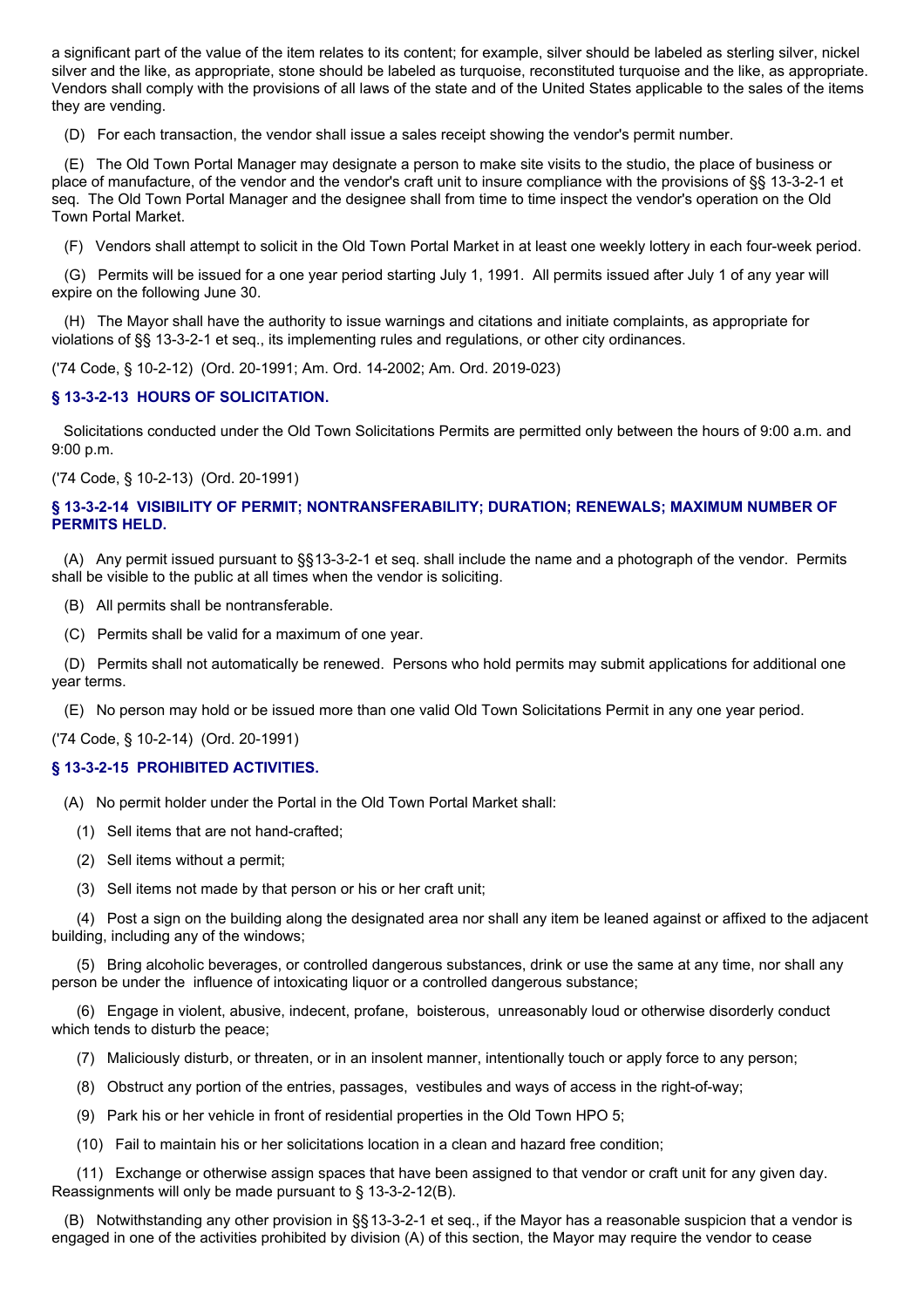soliciting for that day and leave the Old Town Portal Market. If the Mayor believes that such conduct by the vendor is of a serious enough nature that the vendor's permit should be suspended or revoked, the procedure set out in § 13-3-2-98 for the suspension or revocation of a permit shall apply.

('74 Code, § 10-2-16) (Ord. 20-1991; Am. Ord. 36-1993; Am. Ord. 2019-023)

# **§ 13-3-2-16 SPECIAL EVENTS.**

The provisions of §§ 13-3-2-1 et seq. regulating soliciting within the Old Town HPO 5 shall not apply to activities in conjunction with a special event.

('74 Code, § 10-2-17) (Ord. 20-1991; Am. Ord. 2019-023)

# **§ 13-3-2-17 PERMITS NOT ENDORSEMENT.**

Permits issued under §§ 13-3-2-1 et seq. shall not be deemed to constitute endorsement by the city of Albuquerque of any solicitations made hereunder and no person shall claim or infer directly or indirectly any such endorsement by reason of its permit.

('74 Code, § 10-2-18) (Ord. 20-1991)

# **§ 13-3-2-18 ADMINISTRATION OF AND APPLICABILITY OF OTHER LAW.**

(A) The Mayor shall adopt such rules and regulations as necessary for the safe and equitable administration of §§13-3-2- 1 et seq. The issuance of a permit does not constitute a waiver of any requirement or provision contained in any ordinance of the city or state or federal law.

(B) In the event that the provisions of §§13-3-2-1 et seq. are in conflict with the provisions of §§13-3-1-1 et seq. of this article, the provisions of §§ 13-3-2-1 et seq. shall prevail.

('74 Code, § 10-2-19) (Ord. 20-1991)

# **§ 13-3-2-98 VIOLATIONS; SUSPENSION AND REVOCATION OF PERMIT; HEARING.**

- (A) If the Mayor has a reasonable suspicion that a vendor has:
	- (1) Violated any provision of §§13-3-2-1 et seq. or of regulations applicable to vendors;
	- (2) Made fraudulent, misrepresentative, or false statements in the application for the permit; or

(3) Conducted solicitations in an unlawful manner or in such a way as to constitute a menace to the health or safety of the public; or in a manner that is not conducive to the overall welfare and promotion of the Old Town HPO 5, the Mayor shall give the vendor written notice by certified mail, return receipt requested, that the Mayor intends to proceed to suspend or revoke the permit unless the vendor requests a hearing by a City Hearing Officer. Such request shall be made in writing and filed in the office of the City Clerk within 14 calendar days from the day that the vendor receives the notice of the proposed action. The notice shall contain a statement of the facts upon which the Mayor has acted. A suspension of a permit shall not exceed 90 calendar days.

(B) If a vendor fails to request a hearing pursuant to division (A) above, the Mayor shall proceed to suspend or revoke the permit. The written determination by the Mayor to suspend or revoke the permit shall be filed in the office of the City Clerk and sent by certified mail, return receipt requested, to the vendor.

(C) When a hearing is requested pursuant to division (A) above, the Hearing Officer shall send written notice by certified mail, return receipt requested, to the vendor of the time and place of the hearing. The hearing shall be held no sooner than five calendar days or later than 60 calendar days after the vendor receives notice of the hearing unless the vendor agrees to an extended time or the Hearing Officer continues the hearing. At the hearing the vendor shall have the right to present evidence as to the alleged facts upon which the Mayor based the determination to suspend or revoke the permit and any other facts which may aid the Hearing Officer in determining whether §§ 13-3-2-1 et seq. has been violated. If, after such hearing, the Hearing Officer finds that any provision of said sections have been violated, he may suspend or revoke the permit and cause to be filed, within ten calendar days after the hearing, in the office of the City Clerk for public inspection, and served upon the vendor and all interested parties participating in the hearing, a written statement of the facts upon which such finding is based. If such finding is based upon a failure to comply with the standards on handcrafted items, the permit shall be revoked and the permittee shall not be allowed to apply for a new permit. If, after such hearing, the Hearing Officer finds that any provision of §§ 13-3-2-1 et seq. has not been violated he shall, within ten calendar days after the hearing, give to the vendor a written statement that no violation was found to have been committed.

(D) Any person whose permit has been revoked shall not be permitted to apply for another permit for one year after the filing of the written statement revoking the permit; provided, that any person who has had a permit revoked for violating the provisions of §§ 13-3-2-1 et seq. relative to the production and origin of items sold shall not be permitted to apply for another permit for a period of ten years from the date of such revocation.

('74 Code, § 10-2-15) (Ord. 20-1991; Am. Ord. 2019-023)

**§ 13-3-2-99 PENALTY.**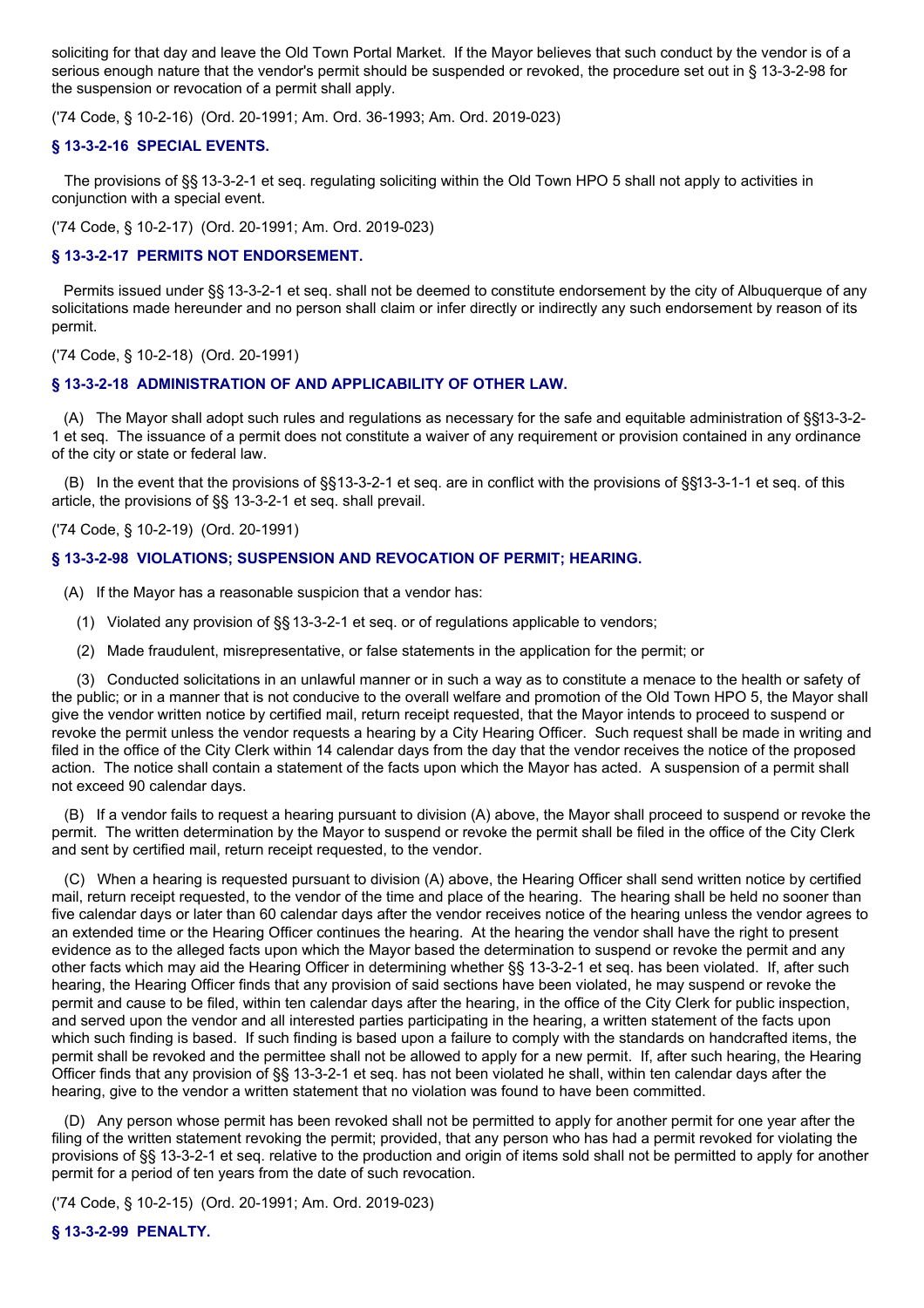Every person convicted of a violation of any provision of §§13-3-2-1 et seq. shall be guilty of a misdemeanor and shall be subject to the penalty provisions set forth in § 1-1-99 of this code of ordinances. Every day such violation is committed or permitted to continue shall constitute a separate offense and shall be punishable as such hereunder.

('74 Code, § 10-2-20) (Ord. 20-1991)

# **PART 3: ADVANCE SALE OF MEMBERSHIPS**

# **§ 13-3-3-1 AUTHORITY.**

Sections 13-3-3-1 et seq. is enacted pursuant to Section 3-38-1 NMSA 1978, Article I of the Charter of the City of Albuquerque, and Article X, Section 6 of the Constitution of New Mexico.

('74 Code, § 10-5-1) (Ord. 102-1981)

## **§ 13-3-3-2 FINDINGS AND PURPOSE.**

The City Council finds that residents of the city are frequently solicited to buy membership or otherwise pay towards rights in organizations such as health spas, dance clubs and travel clubs that are to be established in the city in the future with no guarantee of refunds should such organizations not come into existence according to the promises or agreements under which the sponsor of the organization solicits the money. Sections 13-3-3-1 et seq. is intended to protect members of the general public from the risks of such failure to perform.

('74 Code, § 10-5-2) (Ord. 102-1981)

# **§ 13-3-3-3 DEFINITION.**

For the purpose of §§ 13-3-3-1 et seq., the following definitions shall apply unless the context clearly indicates or requires a different meaning.

*FUTURE ESTABLISHMENT.* A person or organization seeking to begin operation providing services for remuneration sometime in the future and which sells memberships or other rights to the service of the establishment prior to such service being available.

*MAYOR.* The Mayor or his designated representative.

*OWNER.* The owner(s), manager(s), or agent(s) of any future establishment.

*SUBSCRIBER.* Anyone who purchases membership or other rights in a future establishment.

('74 Code, § 10-5-3) (Ord. 102-1981)

### **§ 13-3-3-4 LICENSE FEE.**

Before a future establishment begins to sell memberships or other rights to services in the establishment, the owner shall pay to the city a nonrefundable license fee of \$150. The license fee shall be accompanied by such information as the Mayor shall by regulation require, including but not limited to the general background of the future establishment with disclosure of past litigation involving the owners in the future establishment, the nature of the services to be provided by the future establishment, the full range and schedule of membership and other rights to services to be presold, scheduled opening date and planned locations of the future establishment, and a subscriber warranty as set out in § 13-3-3-5. The Mayor shall have the right to inspect the books and records of the future establishments. Future establishments shall keep accurate books and records reflecting sales of future services and shall report such information to the Mayor as he may periodically require to insure that such sales do not exceed the guarantee amount as set out in § 13-3-3-5.

('74 Code, § 10-5-4) (Ord. 102-1981)

# **§ 13-3-3-5 SUBSCRIBER WARRANTY.**

As part of the application, the owner shall certify to the Mayor a warranty to subscribers which guarantees that subscribers will be refunded dollar for dollar in the event and to the extent the services promised in exchange for payment received from the subscribers are not delivered. The owner may not sell memberships or other rights in the future establishment in excess of the guarantee amount established. The warranty may be in the form of a performance bond, escrow account, or any other arrangement satisfactory to the Mayor. The owner shall not be released from the obligation of this warranty until one year after the commencement of full operation of all services as advertised and paid for by subscribers prior to opening. Any subscriber aggrieved by a future establishment because of a failure of a future establishment to deliver services paid for by the subscriber may bring an action on the subscriber warranty for recovery, which action shall be in addition to any other rights or remedies the subscriber might have against the owner and/or the future establishment.

('74 Code, § 10-5-5) (Ord. 102-1981)

### **§ 13-3-3-6 DENIAL OR REVOCATION OF LICENSE-RIGHT OF HEARING.**

(A) If the Mayor determines that the owner of a future establishment fails to meet any of the requirements for the license he may deny the application therefor; or if the Mayor determines that the owner of a future establishment has violated the terms under which a license has been granted he may suspend or revoke the same.